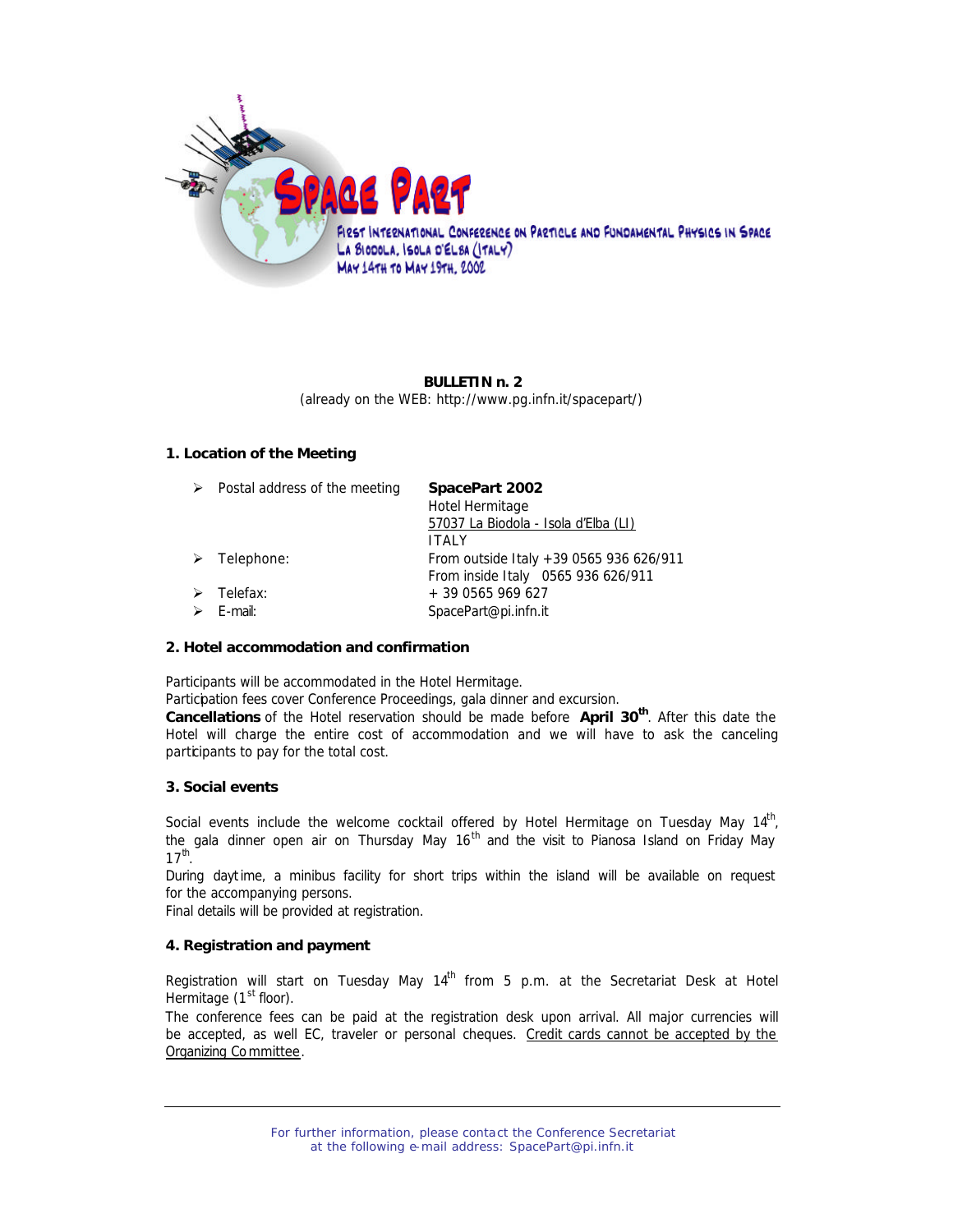#### **5. Preliminary calendar of sessions**

The enclosed table shows the preliminary calendar of sessions. The final and detailed program will be available at the beginning of the Meeting.

#### **6. Instructions to contributors**

We do not plan to have a xerocopying service on site, contributions will be timely made available on the WEB via electronic scan of the transparencies. We guarantee a quality at least analogous to xerocopying (i. e. black and white).

Contributors are strongly recommended to provide an electronic copy of their talk in a portable format (e. g. PostScript, Power Poin or PDF). In this case we will publish on the web the version in full rather than a scan of the transparencies. Files can be provided via diskette (in which case we accept either MS-DOS or MacIntosh format), or via the internet as files obtainable by FTP copying.

## **7. Proceedings**

The Proceedings of the Conference are foreseen to be published on a special issue of Nuclear Physics B - Proceedings Supplements.

The length of the contribution for final publication is (including title page and figures) 4 pages for oral contributions.

Final papers must be submitted in both electronic format (via e-mail) and hardcopy. Figures should be sent separately (in the hardcopy version).

**As it is strongly requested by the scientific community that Proceedings appear within few months from the end of the meeting, manuscripts, upon agreement with the Publisher, have to be provided before leaving the conference. The deadline is therefore May 19th 2002.**

#### **8. Transportation from/to airports**

Conference buses on Tuesday May 14<sup>th</sup> are foreseen as follows:

- from "L. da Vinci" Fiumicino Roma Airport (International arrivals): 2.30 p.m.
- from "G. Galilei" Pisa Airport: 3.00 p.m.

Conference buses on Sunday May 19<sup>th</sup>:

- to "L. da Vinci" Fiumicino Roma Airport (International departures): 9.00 a.m.
- to "G. Galilei" Pisa Airport: 9.00 a.m.

## **9. Airplane connections to Elba airport**

Useful links of the main airports to reach Isola d'Elba are

- ÿ Roma "L. da Vinci (Fiumicino): http://www.adr.it/en/fiumic/fiumic-00.html
- ÿ Pisa "G. Galilei": http://www.pisa-airport.it/totale/chisiamo.htm
- ÿ Milano "Malpensa": http://www.sea-aeroportimilano.it/Malpensa/
- > Firenze "A. Vespucci" (Peretola): http://www.safnet.it/pagine/a\_inglese/benveing.htm

## **10. Train connections to/from Piombino harbour**

The web address of all European National Railways and timetables: http://mercurio.iet.unipi.it/misc/timetable.html The web address of the Italian Railways and timetables: http://www.fs-on-line.com/home/it/index.html

#### *N. B. The name of the arrival railway station to take the ferry-boat is "Piombino"*